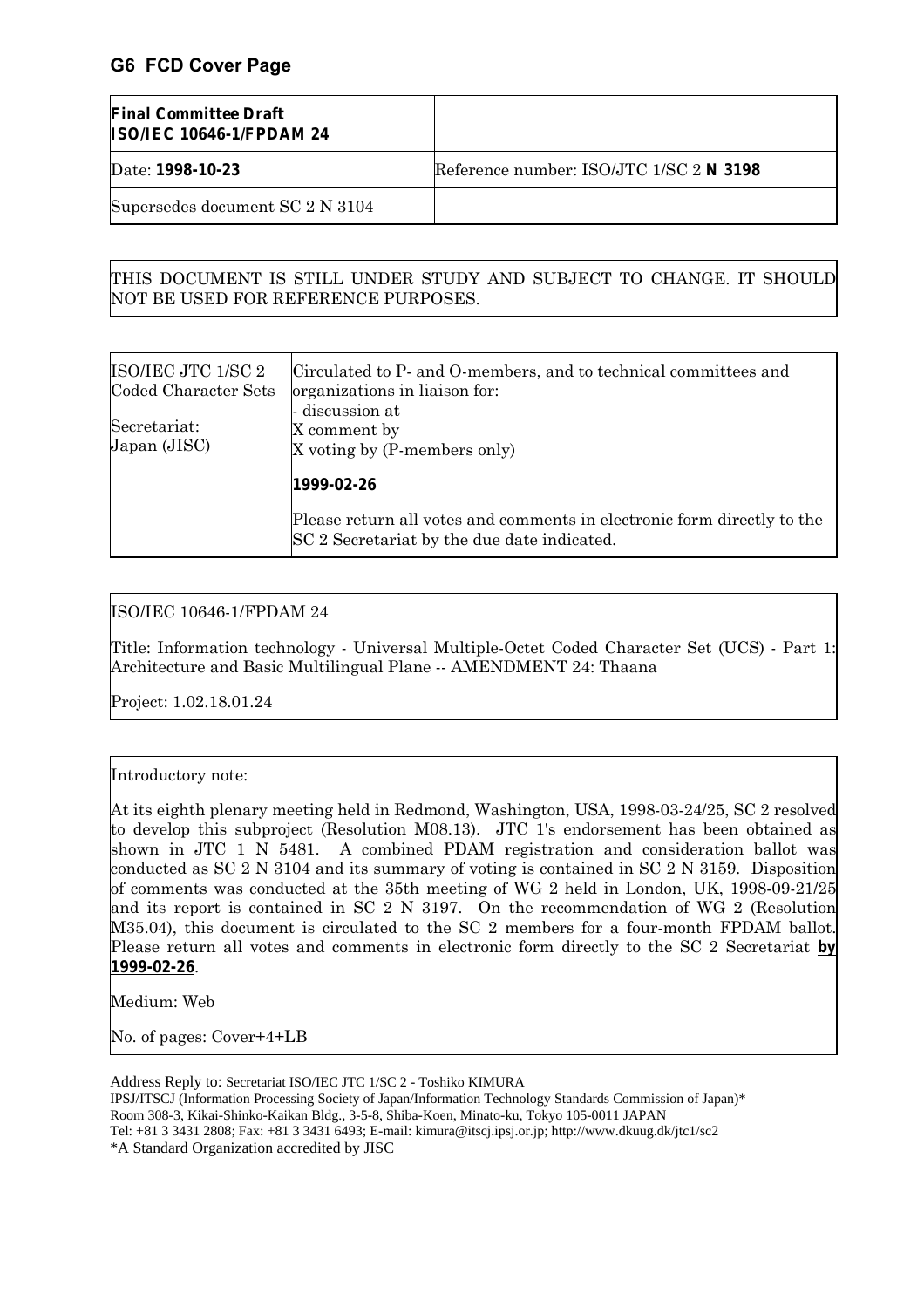## **Information technology — Universal Multiple-Octet Coded Character Set (UCS) —**

# **Part 1:** Architecture and Basic Multilingual Plane AMENDMENT 24: Thaana

## **Page 11, Clause 19**

In the list of Block names, after the entry ARABIC EXTENDED, insert a new entry as follows:

THAANA 0780-07BF

### **Page 15, Clause 25, Figure 4 (see Amendment 5)**

In Figure 4, in the cross-hatched row 07, insert a zone corresponding to 0780-07BF containing the text:

## Thaana

centred on a white background.

**After page 47**

Add the following new table titled:

**Table 239 - Row 07: THAANA**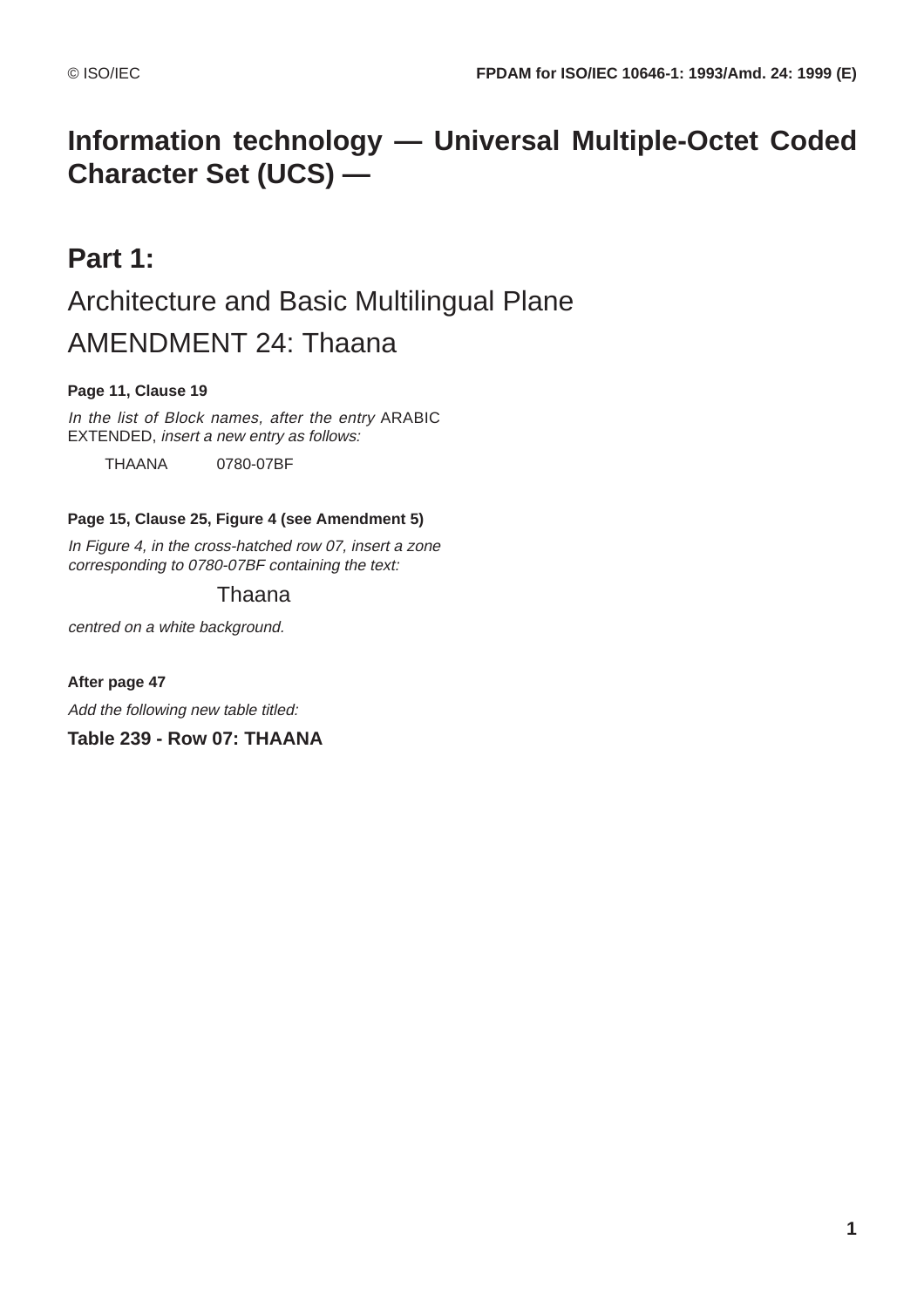| TABLE 239 - Row 07: THAANA |  |
|----------------------------|--|
|                            |  |

|                | 078                            | 079       | 07A                            | 07B      |
|----------------|--------------------------------|-----------|--------------------------------|----------|
| $\mathbf 0$    | 128                            | 144       | 160                            | ိ<br>176 |
| 1              | 129                            | 145       | 161                            | 177      |
| $\overline{c}$ | 130                            | E<br>146  | Ą,<br>162                      | 178      |
| 3              | 131                            | p<br>147  | À<br>163                       | 179      |
| 4              | 6<br>132                       | 148       | 164                            | 180      |
| 5              | 133                            | 149       | ģ<br>$\frac{165}{165}$         | 181      |
| 6              | 134                            | کع<br>150 | $\overline{\textbf{C}}$<br>166 | 182      |
| 7              | $\overline{\mathbf{A}}$<br>135 | 151       | $\bigcirc$<br>167              | 183      |
| 8              | F<br>136                       | 152       | 168                            | 184      |
| 9              | 137                            | I.<br>153 | $\sum_{169}$                   | 185      |
| A              |                                |           | $\bigcirc$                     |          |
| B              | 138                            | 154       | 170<br>⊁.<br>$\bigcirc$        | 186      |
| С              | 139                            | 155       | 171<br>$\bigcirc$              | 187      |
| D              | 140                            | 156<br>•. | $172$<br>K<br>$\bigcirc$       | 188      |
| Е              | 141                            | 157       | 173<br>Ł<br>$\bigcirc$         | 189      |
| F              | 142                            | 158       | 174                            | 190      |
|                | 143                            | 159       | 176                            | 191      |

 $G = 00$  $P = 00$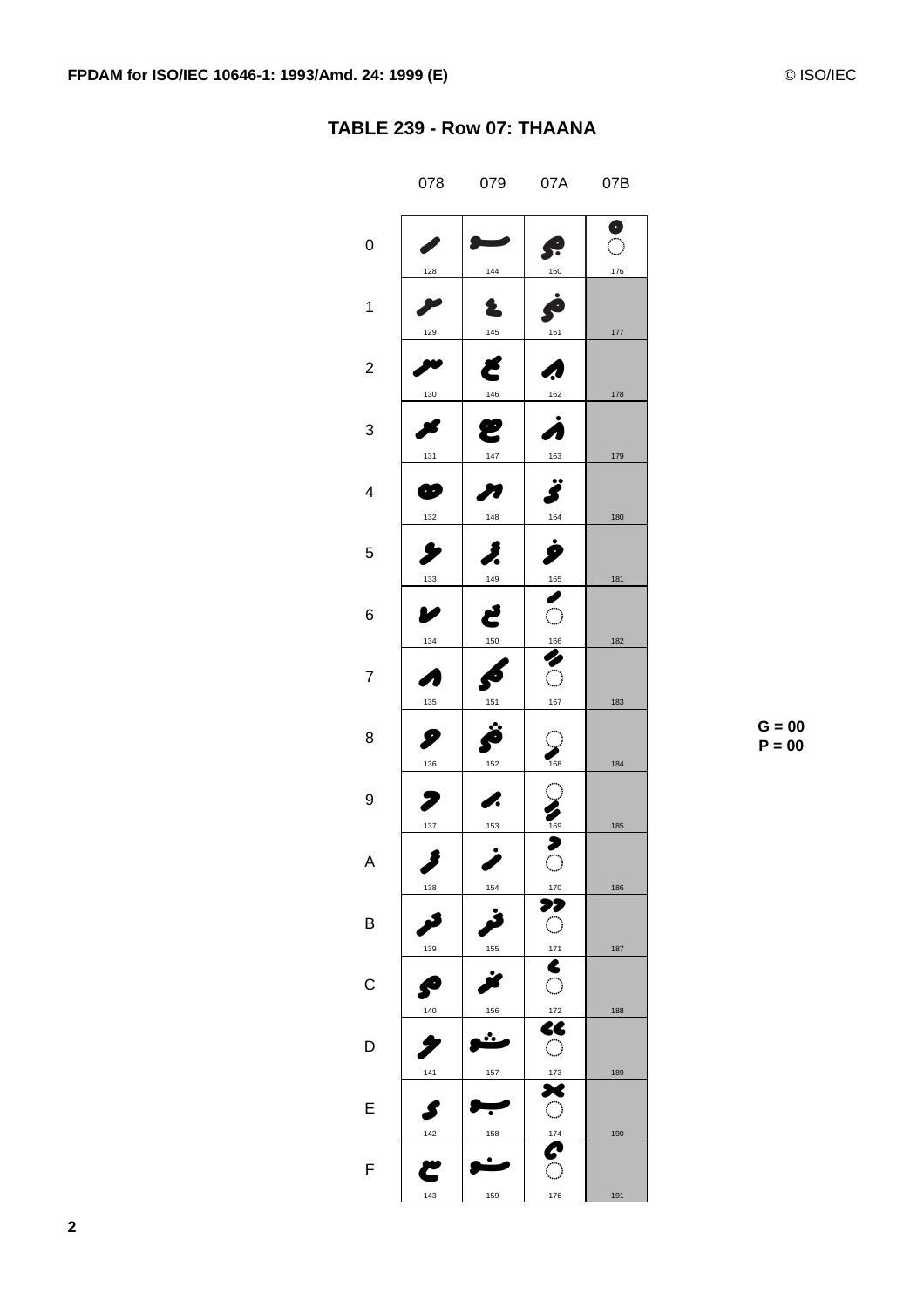| dec                                                                                                                                                                                                                                                                                                                                                                                                                                                          | hex                                                                                                                                                                                                                                                                                                                                                                                                                                                                                                                                                        | Name                                                                                                                                                                                                                                                                                                                                                                                                                                                                                                                                                                                                                                                                                                                                                                                                                                                                                                                                                                                                                                                                                                                                                                                                                                                                                                                                                                                                                                                                                                                                                                                                                                                                                                                                        | dec      | hex | Name          |
|--------------------------------------------------------------------------------------------------------------------------------------------------------------------------------------------------------------------------------------------------------------------------------------------------------------------------------------------------------------------------------------------------------------------------------------------------------------|------------------------------------------------------------------------------------------------------------------------------------------------------------------------------------------------------------------------------------------------------------------------------------------------------------------------------------------------------------------------------------------------------------------------------------------------------------------------------------------------------------------------------------------------------------|---------------------------------------------------------------------------------------------------------------------------------------------------------------------------------------------------------------------------------------------------------------------------------------------------------------------------------------------------------------------------------------------------------------------------------------------------------------------------------------------------------------------------------------------------------------------------------------------------------------------------------------------------------------------------------------------------------------------------------------------------------------------------------------------------------------------------------------------------------------------------------------------------------------------------------------------------------------------------------------------------------------------------------------------------------------------------------------------------------------------------------------------------------------------------------------------------------------------------------------------------------------------------------------------------------------------------------------------------------------------------------------------------------------------------------------------------------------------------------------------------------------------------------------------------------------------------------------------------------------------------------------------------------------------------------------------------------------------------------------------|----------|-----|---------------|
| 128<br>129<br>130<br>131<br>132<br>133<br>134<br>135<br>136<br>137<br>138<br>139<br>140<br>141<br>142<br>143<br>144<br>145<br>146<br>147<br>148<br>149<br>150<br>151<br>152<br>153<br>154<br>155<br>156<br>157<br>158<br>159<br>160<br>161<br>162<br>163<br>164<br>165<br>166<br>167<br>168<br>169<br>170<br>171<br>172<br>173<br>174<br>175<br>176<br>177<br>178<br>179<br>180<br>181<br>182<br>183<br>184<br>185<br>186<br>187<br>188<br>189<br>190<br>191 | 80<br>81<br>82<br>83<br>84<br>85<br>86<br>87<br>88<br>89<br>8A<br>8B<br>8C<br>8D<br>8E<br>8F<br>90<br>91<br>92<br>93<br>94<br>95<br>96<br>97<br>98<br>99<br>9A<br>9B<br>9C<br>9D<br>9E<br>9F<br>A <sub>0</sub><br>A1<br>A <sub>2</sub><br>A3<br>A4<br>A <sub>5</sub><br>A6<br>A7<br>A <sub>8</sub><br>A <sub>9</sub><br>AA<br>AB<br>AC<br>AD<br>AE<br>AF<br>B <sub>0</sub><br><b>B1</b><br>B <sub>2</sub><br>B <sub>3</sub><br>B <sub>4</sub><br>B <sub>5</sub><br>B <sub>6</sub><br>B7<br>B8<br>B <sub>9</sub><br>BA<br>BB<br>BC<br><b>BD</b><br>BE<br>BF | THAANA LETTER HAA<br>THAANA LETTER SHAVIYANI<br>THAANA LETTER NOONU<br>THAANA LETTER RAA<br>THAANA LETTER BAA<br>THAANA LETTER LHAVIYANI<br>THAANA LETTER KAAFU<br>THAANA LETTER ALIFU<br>THAANA LETTER VAAVU<br>THAANA LETTER MEEMU<br>THAANA LETTER FAAFU<br>THAANA LETTER DHAALU<br>THAANA LETTER THAA<br>THAANA LETTER LAAMU<br>THAANA LETTER GAAFU<br>THAANA LETTER GNAVIYANI<br>THAANA LETTER SEENU<br>THAANA LETTER DAVIYANI<br>THAANA LETTER ZAVIYANI<br>THAANA LETTER TAVIYANI<br>THAANA LETTER YAA<br>THAANA LETTER PAVIYANI<br>THAANA LETTER JAVIYANI<br>THAANA LETTER CHAVIYANI<br>THAANA LETTER TTAA<br>THAANA LETTER HHAA<br>THAANA LETTER KHAA<br>THAANA LETTER THAALU<br>THAANA LETTER ZAA<br>THAANA LETTER SHEENU<br>THAANA LETTER SAADHU<br>THAANA LETTER DAADHU<br>THAANA LETTER TO<br>THAANA LETTER ZO<br>THAANA LETTER AINU<br>THAANA LETTER GHAINU<br>THAANA LETTER QAAFU<br>THAANA LETTER WAAVU<br>THAANA ABAFILI<br>THAANA AABAAFILI<br>THAANA IBIFILI<br>THAANA EEBEEFILI<br>THAANA UBUFILI<br><b>THAANA OOBOOFILI</b><br><b>THAANA EBEFILI</b><br>THAANA EYBEYFILI<br><b>THAANA OBOFILI</b><br><b>THAANA OABOAFILI</b><br>THAANA SUKUN<br>(This position shall not be used)<br>(This position shall not be used)<br>(This position shall not be used)<br>(This position shall not be used)<br>(This position shall not be used)<br>(This position shall not be used)<br>(This position shall not be used)<br>(This position shall not be used)<br>(This position shall not be used)<br>(This position shall not be used)<br>(This position shall not be used)<br>(This position shall not be used)<br>(This position shall not be used)<br>(This position shall not be used)<br>(This position shall not be used) |          |     |               |
|                                                                                                                                                                                                                                                                                                                                                                                                                                                              | Group 00                                                                                                                                                                                                                                                                                                                                                                                                                                                                                                                                                   |                                                                                                                                                                                                                                                                                                                                                                                                                                                                                                                                                                                                                                                                                                                                                                                                                                                                                                                                                                                                                                                                                                                                                                                                                                                                                                                                                                                                                                                                                                                                                                                                                                                                                                                                             | Plane 00 |     | <b>Row 07</b> |

## **TABLE 239 - Row 07: THAANA**